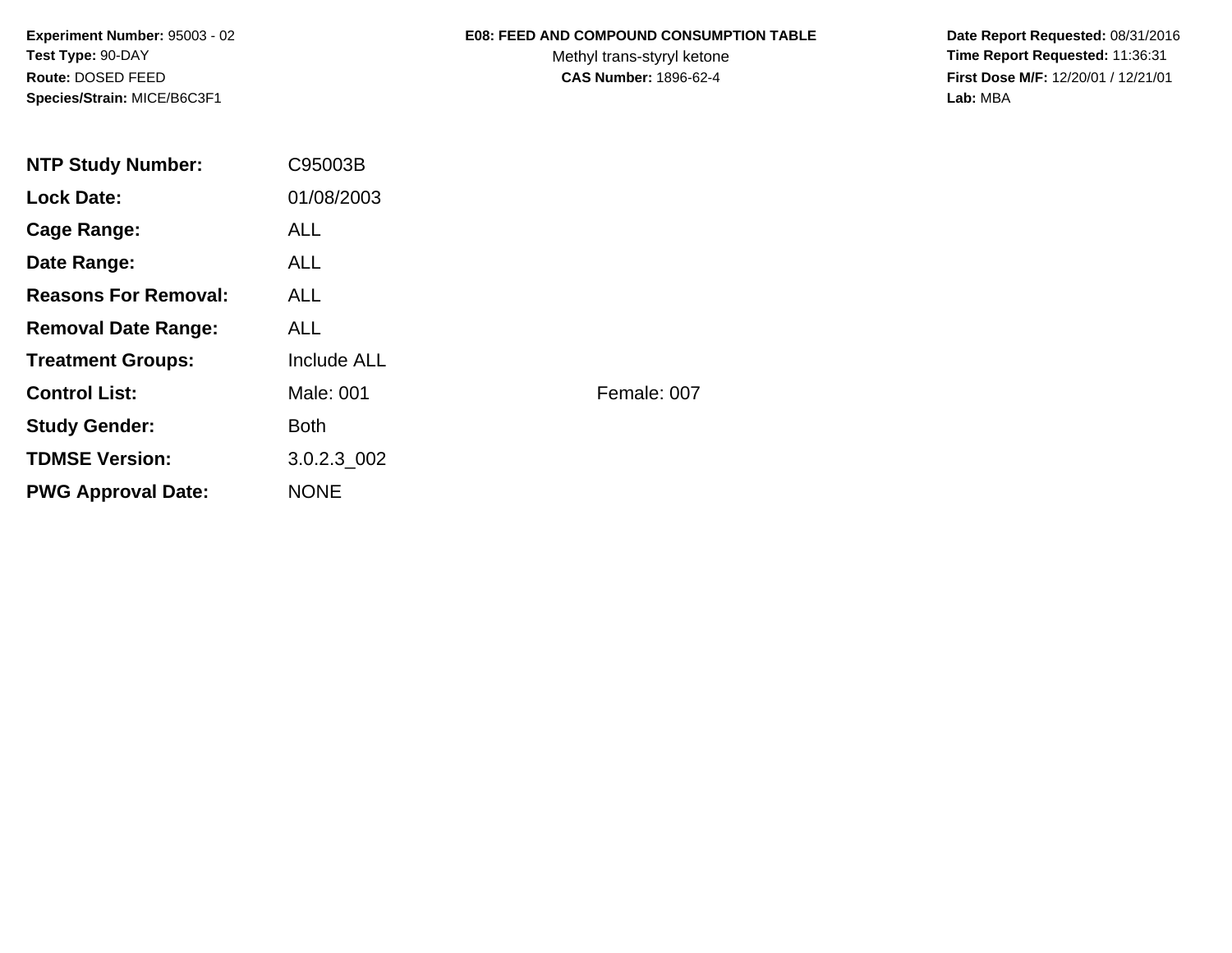#### **E08: FEED AND COMPOUND CONSUMPTION TABLE**

Methyl trans-styryl ketone<br>CAS Number: 1896-62-4

 **Date Report Requested:** 08/31/2016 **Time Report Requested:** 11:36:31 **First Dose M/F:** 12/20/01 / 12/21/01<br>**Lab:** MBA **Lab:** MBA

**MALE**

|             | <b>VEHICLE CONTROL</b>  |                      |                      |                          | 0.025%                  |                             |                      |                          |               |              | 0.05%                   |                      |                      |                          |                      |                     |  |
|-------------|-------------------------|----------------------|----------------------|--------------------------|-------------------------|-----------------------------|----------------------|--------------------------|---------------|--------------|-------------------------|----------------------|----------------------|--------------------------|----------------------|---------------------|--|
| <b>WEEK</b> | <b>DAILY</b><br>FEED(G) | FEED<br><b>HOURS</b> | <b>BODY</b><br>WT(G) | <b>NUM</b><br><b>WTS</b> | <b>DAILY</b><br>FEED(G) | <b>FEED</b><br><b>HOURS</b> | <b>BODY</b><br>WT(G) | <b>NUM</b><br><b>WTS</b> | DOSE/<br>CTRL | DOSE/<br>DAY | <b>DAILY</b><br>FEED(G) | FEED<br><b>HOURS</b> | <b>BODY</b><br>WT(G) | <b>NUM</b><br><b>WTS</b> | DOSE/<br><b>CTRL</b> | DOSE/<br><b>DAY</b> |  |
|             |                         |                      | 20.4                 | 10                       |                         |                             | 20.3                 | 10                       |               |              |                         |                      | 20.0                 | 10                       |                      |                     |  |
|             |                         |                      | 21.5                 | 10                       | 6.3                     | 681                         | 21.6                 | 10                       |               | 73.0         | 5.0                     | 1703                 | 21.0                 | 10                       |                      | 119.3               |  |
|             | 5.2                     | 1637                 | 22.6                 | 10                       | 5.8                     | 1481                        | 23.0                 | 10                       | 1.12          | 63.2         | 4.7                     | 1488                 | 21.8                 | 10                       | 0.90                 | 107.6               |  |
|             | 5.6                     | 1514                 | 24.3                 | 10                       | 5.5                     | 1679                        | 24.4                 | 10                       | 0.98          | 56.3         | 5.6                     | 1677                 | 23.2                 | 10                       | 1.00                 | 120.6               |  |
|             | 5.7                     | 1673                 | 25.5                 | 10                       | 5.7                     | 1673                        | 25.5                 | 10                       | 1.00          | 55.8         | 5.5                     | 1506                 | 24.3                 | 10                       | 0.96                 | 113.4               |  |
|             | 5.9                     | 1686                 | 26.2                 | 10                       | 6.2                     | 1519                        | 26.1                 | 10                       | 1.05          | 59.4         | 6.4                     | 1690                 | 25.2                 | 10                       | 1.08                 | 127.2               |  |
|             | 5.8                     | 1661                 | 27.1                 | 10                       | 6.2                     | 1495                        | 26.5                 | 10                       | 1.07          | 58.4         | 5.7                     | 1661                 | 25.9                 | 10                       | 0.98                 | 109.9               |  |
|             | 5.8                     | 1700                 | 27.3                 | 10                       | 6.8                     | 1700                        | 27.3                 | 10                       | 1.17          | 62.3         | 5.7                     | 1701                 | 26.3                 | 10                       | 0.98                 | 108.4               |  |
|             | 5.6                     | 1681                 | 27.8                 | 10                       | 6.8                     | 1681                        | 27.3                 | 10                       | 1.21          | 62.4         | 6.1                     | 1680                 | 26.2                 | 10                       | 1.09                 | 116.6               |  |
| 10          | 5.3                     | 1671                 | 28.8                 | 10                       | 5.9                     | 1670                        | 29.1                 | 10                       | 1.11          | 50.8         | 5.2                     | 1668                 | 25.6                 | 10                       | 0.98                 | 101.7               |  |
| 11          | 5.3                     | 1692                 | 28.8                 | 10                       | 5.8                     | 1692                        | 28.6                 | 10                       | 1.09          | 50.8         | 6.1                     | 1692                 | 26.9                 | 10                       | 1.15                 | 113.5               |  |
| 12          | 5.8                     | 1672                 | 29.6                 | 10                       | 5.9                     | 1675                        | 29.7                 | 10                       | 1.02          | 49.7         | 5.4                     | 1676                 | 28.0                 | 10                       | 0.93                 | 96.4                |  |
| 13          | 5.7                     | 1680                 | 30.3                 | 10                       | 6.0                     | 1680                        | 30.1                 | 10                       | 1.05          | 49.8         | 5.1                     | 1680                 | 29.0                 | 10                       | 0.89                 | 88.1                |  |
| 14          | 5.2                     | 1647                 | 31.3                 | 10                       | 6.0                     | 1647                        | 31.4                 | 10                       | 1.15          | 47.8         | 5.5                     | 1647                 | 30.2                 | 10                       | 1.06                 | 91.1                |  |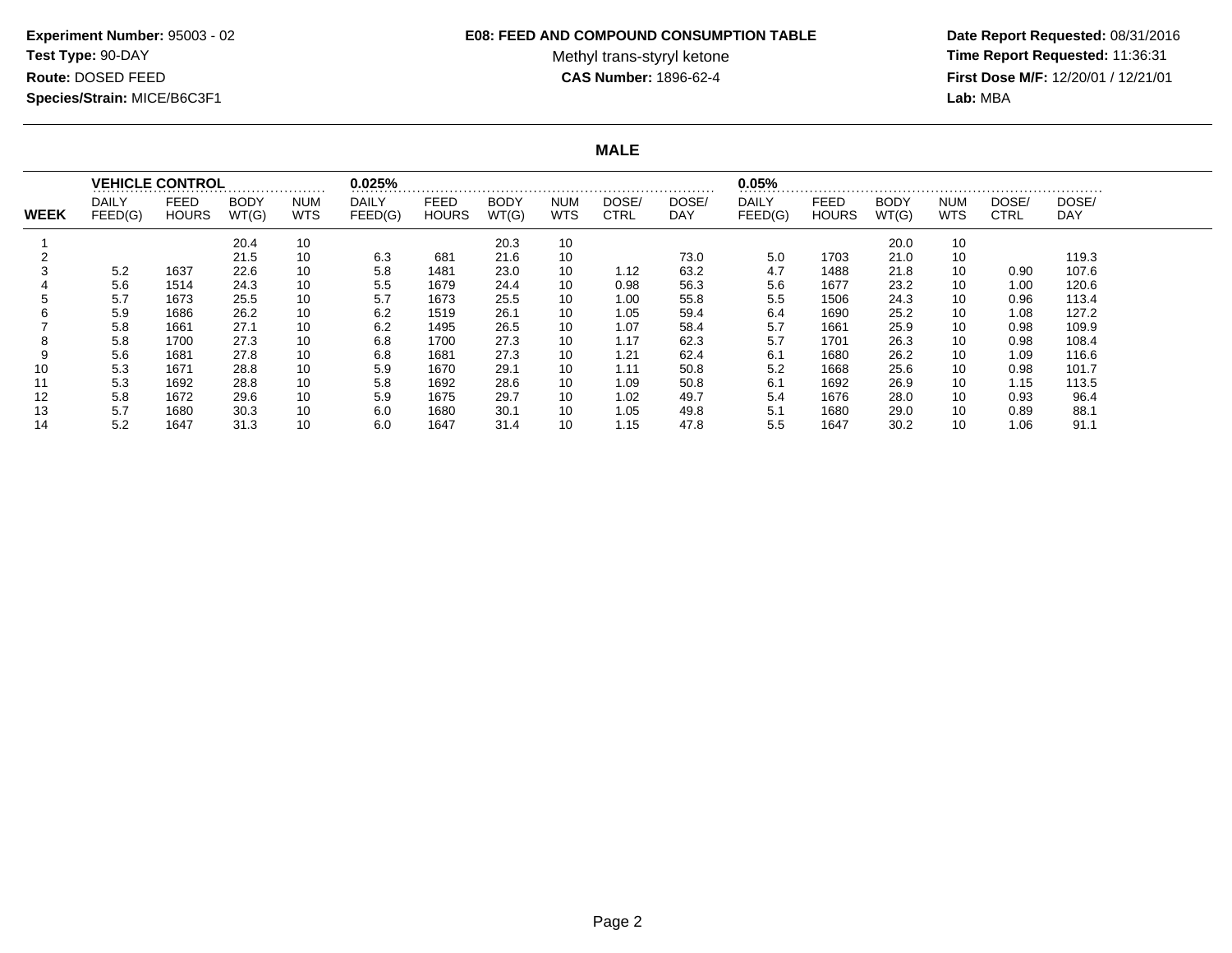# **Experiment Number:** 95003 - 02**Test Type:** 90-DAY**Route:** DOSED FEED**Species/Strain:** MICE/B6C3F1

#### **E08: FEED AND COMPOUND CONSUMPTION TABLE**

Methyl trans-styryl ketone<br>CAS Number: 1896-62-4

 **Date Report Requested:** 08/31/2016 **Time Report Requested:** 11:36:31 **First Dose M/F:** 12/20/01 / 12/21/01<br>Lab: MBA **Lab:** MBA

**MALE**

|             | 0.1%             |                      |                      |                          | 0.2%                 |              |                         |                      |                      | 0.4%              |               |              |                  |                             |                      |                          |                      |                     |
|-------------|------------------|----------------------|----------------------|--------------------------|----------------------|--------------|-------------------------|----------------------|----------------------|-------------------|---------------|--------------|------------------|-----------------------------|----------------------|--------------------------|----------------------|---------------------|
| <b>WEEK</b> | DAILY<br>FEED(G) | FEED<br><b>HOURS</b> | <b>BODY</b><br>WT(G) | <b>NUM</b><br><b>WTS</b> | DOSE/<br><b>CTRL</b> | DOSE/<br>DAY | <b>DAILY</b><br>FEED(G) | FEED<br><b>HOURS</b> | <b>BODY</b><br>WT(G) | <b>NUM</b><br>WTS | DOSE/<br>CTRL | DOSE/<br>DAY | DAILY<br>FEED(G) | <b>FEED</b><br><b>HOURS</b> | <b>BODY</b><br>WT(G) | <b>NUM</b><br><b>WTS</b> | DOSE/<br><b>CTRL</b> | DOSE/<br><b>DAY</b> |
|             |                  |                      | 20.4                 | 10                       |                      |              |                         |                      | 20.5                 | 10                |               |              |                  |                             | 20.2                 | 10                       |                      |                     |
|             | 4.7              | 1533                 | 21.4                 | 10                       |                      | 219.6        | 4.2                     | 1533                 | 21.3                 | 10                |               | 394.7        | 3.6              | 1704                        | 19.0                 | 10                       |                      | 757.5               |
|             | 5.5              | 1323                 | 22.9                 | 10                       | 1.06                 | 240.6        | 4.8                     | 1654                 | 22.6                 | 10                | 0.92          | 425.0        | 4.6              | 1488                        | 20.7                 | 10                       | 0.88                 | 889.3               |
|             | 5.4              | 1676                 | 24.0                 | 10                       | 0.96                 | 224.9        | 5.4                     | 1674                 | 23.8                 | 10                | 0.96          | 454.0        | 4.1              | 1673                        | 21.6                 | 10                       | 0.73                 | 759.3               |
|             | 6.0              | 1673                 | 25.5                 | 10                       | 1.05                 | 235.0        | 5.2                     | 1673                 | 25.0                 | 10                | 0.91          | 416.8        | 4.8              | 1673                        | 23.0                 | 10                       | 0.84                 | 833.7               |
|             | 6.1              | 1691                 | 26.2                 | 10                       | 1.03                 | 232.6        | 5.6                     | 1693                 | 26.0                 | 10                | 0.95          | 430.4        | 4.5              | 1695                        | 24.1                 | 10                       | 0.76                 | 747.2               |
|             | 6.7              | 1661                 | 27.1                 | 10                       | 1.16                 | 247.1        | 5.6                     | 1661                 | 26.3                 | 10                | 0.97          | 425.5        | 4.7              | 1660                        | 24.8                 | 10                       | 0.81                 | 756.8               |
|             | 6.3              | 1701                 | 27.5                 | 10                       | 1.09                 | 229.1        | 5.6                     | 1701                 | 27.0                 | 10                | 0.97          | 415.6        | 4.7              | 1701                        | 25.2                 | 10                       | 0.81                 | 745.1               |
|             | 5.7              | 1680                 | 27.3                 | 10                       | 1.02                 | 208.7        | 5.6                     | 1680                 | 26.8                 | 10                | 1.00          | 417.9        | 5.4              | 1680                        | 25.2                 | 10                       | 0.96                 | 857.1               |
|             | 5.6              | 1666                 | 29.7                 | 10                       | 1.06                 | 192.4        | 5.3                     | 1664                 | 28.5                 | 10                | 1.00          | 371.5        | 4.6              | 1663                        | 26.5                 | 10                       | 0.87                 | 694.3               |
|             | 6.3              | 1692                 | 29.7                 | 10                       | 1.19                 | 216.6        | 5.3                     | 1692                 | 28.4                 | 10                | 1.00          | 373.8        | 4.6              | 1523                        | 26.4                 | 10                       | 0.87                 | 695.9               |
| 12          | 5.4              | 1678                 | 30.7                 | 10                       | 0.93                 | 179.6        | 5.6                     | 1680                 | 29.6                 | 10                | 0.97          | 377.7        | 4.3              | 1681                        | 27.4                 | 10                       | 0.74                 | 627.7               |
|             | 5.1              | 1679                 | 30.1                 | 10                       | 0.89                 | 169.7        | 5.4                     | 1679                 | 30.0                 | 10                | 0.95          | 359.6        | 4.5              | 1680                        | 27.5                 | 10                       | 0.79                 | 653.4               |
|             | 5.7              | 1647                 | 31.3                 | 10                       | 1.10                 | 181.9        | 5.5                     | 1646                 | 31.0                 | 10                | 1.06          | 355.4        | 4.6              | 1645                        | 28.5                 | 10                       | 0.88                 | 646.3               |

\*\*\*END OF MALES\*\*\*

Page 3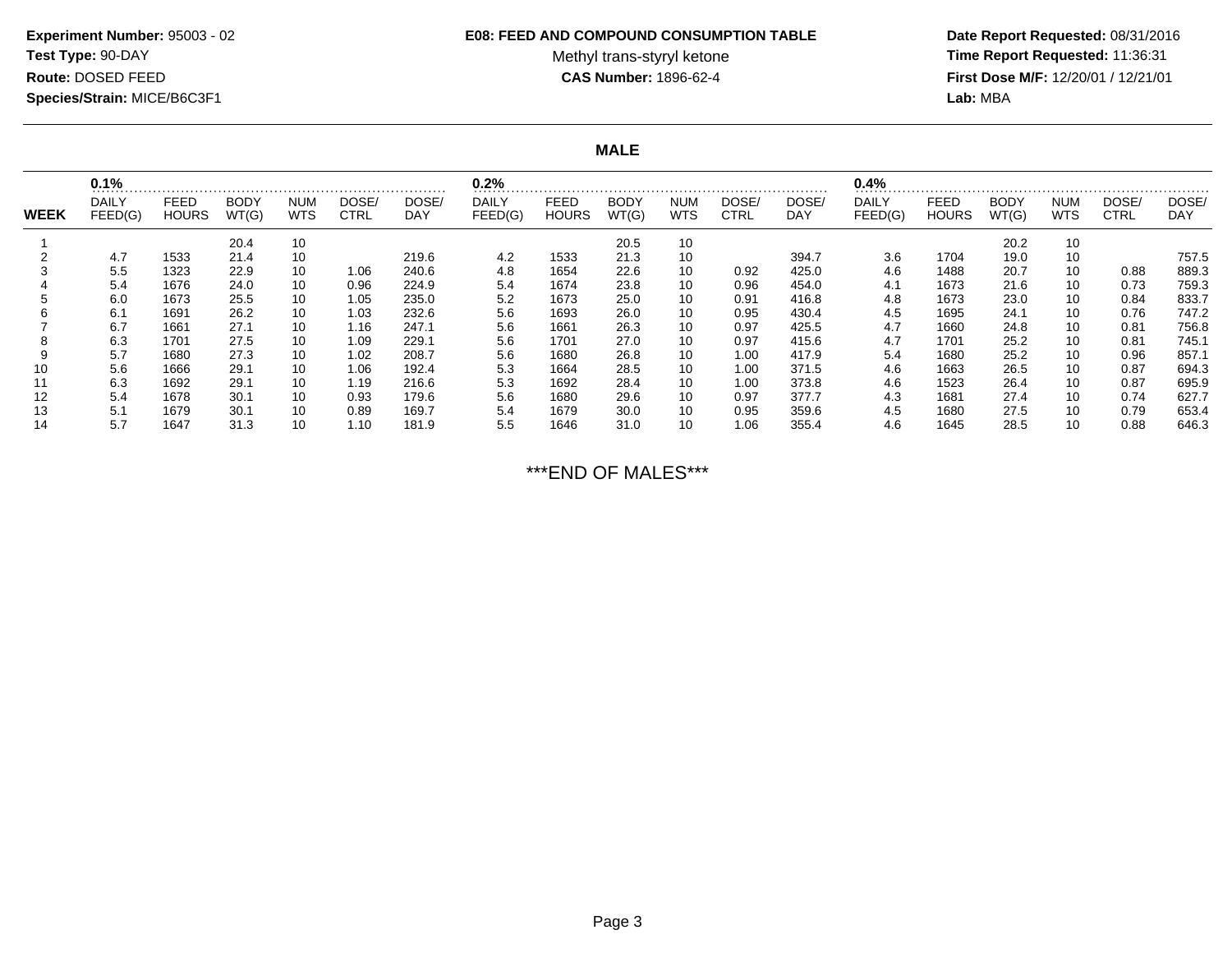#### **E08: FEED AND COMPOUND CONSUMPTION TABLE**

Methyl trans-styryl ketone<br>CAS Number: 1896-62-4

 **Date Report Requested:** 08/31/2016 **Time Report Requested:** 11:36:31 **First Dose M/F:** 12/20/01 / 12/21/01<br>**Lab:** MBA **Lab:** MBA

## **FEMALE**

|             |                         | <b>VEHICLE CONTROL</b>      |                      |                          | 0.025%                  |                             |                      |                    |                      | 0.05%        |                         |                      |                      |                          |                      |                     |  |
|-------------|-------------------------|-----------------------------|----------------------|--------------------------|-------------------------|-----------------------------|----------------------|--------------------|----------------------|--------------|-------------------------|----------------------|----------------------|--------------------------|----------------------|---------------------|--|
| <b>WEEK</b> | <b>DAILY</b><br>FEED(G) | <b>FEED</b><br><b>HOURS</b> | <b>BODY</b><br>WT(G) | <b>NUM</b><br><b>WTS</b> | <b>DAILY</b><br>FEED(G) | <b>FEED</b><br><b>HOURS</b> | <b>BODY</b><br>WT(G) | <b>NUM</b><br>WTS. | DOSE/<br><b>CTRL</b> | DOSE/<br>DAY | <b>DAILY</b><br>FEED(G) | FEED<br><b>HOURS</b> | <b>BODY</b><br>WT(G) | <b>NUM</b><br><b>WTS</b> | DOSE/<br><b>CTRL</b> | DOSE/<br><b>DAY</b> |  |
|             |                         |                             | 16.4                 | 10                       |                         |                             | 17.2                 | 10                 |                      |              |                         |                      | 17.5                 | 10                       |                      |                     |  |
|             | 3.2                     | 834                         | 16.3                 | 10                       | 3.6                     | 1668                        | 17.9                 | 10                 | 1.12                 | 50.3         | 3.4                     | 1668                 | 17.5                 | 10                       | 1.06                 | 97.3                |  |
|             | 3.4                     | 1685                        | 15.8                 | 10                       | 3.2                     | 1684                        | 18.1                 | 10                 | 0.94                 | 44.1         | 3.2                     | 1684                 | 17.7                 | 10                       | 0.94                 | 90.5                |  |
|             | 3.8                     | 1673                        | 18.3                 | 10                       | 4.7                     | 1672                        | 17.6                 | 10                 | 1.24                 | 66.9         | 4.4                     | 1670                 | 17.8                 | 10                       | 1.16                 | 123.8               |  |
|             | 4.0                     | 1682                        | 17.5                 | 10                       | 3.9                     | 1682                        | 19.3                 | 10                 | 0.97                 | 50.4         | 4.3                     | 1682                 | 19.8                 | 10                       | 1.07                 | 108.8               |  |
|             | 3.7                     | 1684                        | 18.8                 | 10                       | 4.5                     | 1685                        | 18.7                 | 10                 | 1.22                 | 60.0         | 4.1                     | 1686                 | 20.4                 | 10                       | 1.11                 | 100.3               |  |
|             | 3.5                     | 1683                        | 19.6                 | 10                       | 4.3                     | 1682                        | 20.1                 | 10                 | 1.23                 | 53.4         | 3.9                     | 1681                 | 21.3                 | 10                       | 1.11                 | 91.7                |  |
| 8           | 3.9                     | 1678                        | 20.9                 | 10                       | 4.9                     | 1680                        | 18.8                 | 10                 | 1.26                 | 65.1         | 4.1                     | 1682                 | 20.4                 | 10                       | 1.05                 | 100.4               |  |
| 9           | 4.3                     | 1682                        | 22.7                 | 10                       | 4.0                     | 1680                        | 21.8                 | 10                 | 0.93                 | 45.9         | 3.9                     | 1680                 | 21.9                 | 10                       | 0.91                 | 89.0                |  |
| 10          | 3.6                     | 1674                        | 22.7                 | 10                       | 3.5                     | 1674                        | 22.5                 | 10                 | 0.97                 | 38.9         | 4.0                     | 1674                 | 23.7                 | 10                       | 1.11                 | 84.5                |  |
|             | 4.3                     | 1682                        | 22.0                 | 10                       | 3.7                     | 1681                        | 22.7                 | 10                 | 0.86                 | 40.8         | 3.9                     | 1680                 | 23.6                 | 10                       | 0.91                 | 82.7                |  |
| 12          | 3.6                     | 1675                        | 20.9                 | 9                        | 3.8                     | 1677                        | 23.6                 | 10                 | 1.06                 | 40.2         | 4.2                     | 1678                 | 24.0                 | 10                       | 1.17                 | 87.3                |  |
| 13          | 4.2                     | 1521                        | 22.4                 |                          | 3.9                     | 1691                        | 23.8                 | 10                 | 0.93                 | 40.9         | 3.7                     | 1691                 | 24.2                 | 10                       | 0.88                 | 76.5                |  |
| 14          | 3.9                     | 1475                        | 22.7                 |                          | 3.9                     | 1638                        | 24.9                 | 10                 | 1.00                 | 39.1         | 4.1                     | 1637                 | 25.4                 | 10                       | 1.05                 | 80.6                |  |